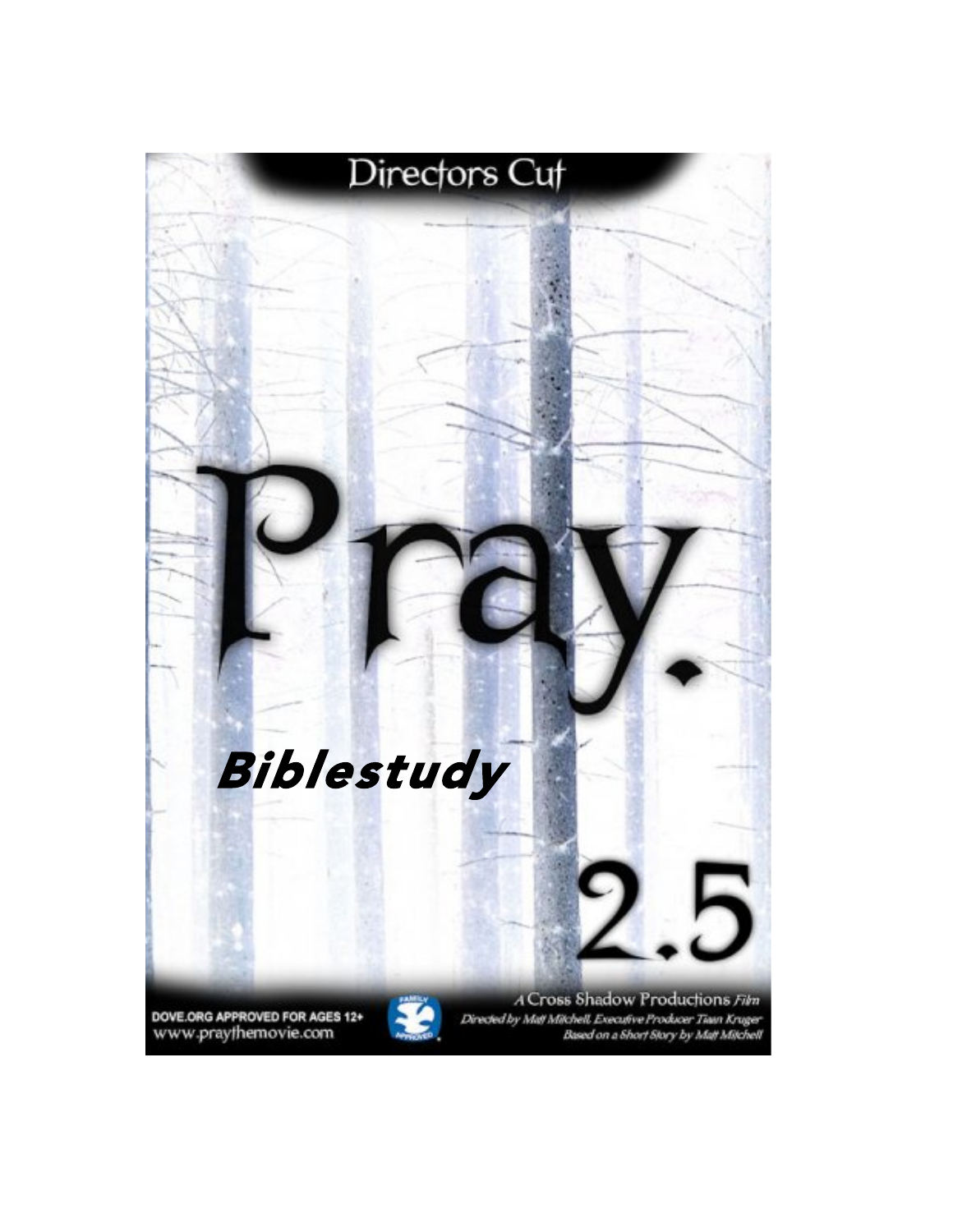#### **1.) Guilt**

**Discussion Starter:** The special edition of Pray 2.5 - Director's Cut includes a glimpse at the first few minutes of Pray 3. Within seconds of leaving the Apex Police Station, the villain is quickly pulled over and stopped by Sgt Jake Lyons, a police officer. The villain's initial reaction is one of fear and guilt, as he quietly mutters the question, "What is this?" Ask the group if anyone among them has ever been stopped or pulled over by a police officer. If so, what was their reaction? What emotions did they feel in that moment? Chances are, their reactions were quite similar (they probably felt a little fear, or perhaps even guilt if they were breaking any laws, speeding, running a red light, etc.) Allow the group to share their personal experiences for a few minutes.

*In the Word:* Ask someone to read aloud Romans 13:1 "Everyone must submit to governing authorities. For all authority comes from God, and those in positions of authority have been placed there by God." Also read Matthew 22:21 where Jesus says "...give to Caesar what belongs to Caesar, and give to God what belongs to God."

**Digging Deeper:** Scripture obviously encourages us to obey existing laws and to support the leaders (local, state, federal etc.) that are in place. When we choose to intentionally break the law, does this affect our witness and testimony to the world around us? Ask the group the following hypothetical questions:

- 1. If non-believers are constantly watching us to see our example, does it matter if we cheat on our taxes? Why or why not?
- 2. If nobody finds out, does it really matter if we cheat on a test or cheat on a boyfriend/girlfriend/spouse? Why or why not?
- 3. Does it matter if we cheat God by robbing Him of His tithes and offerings? What does the Bible say about that?
- 4. If Christ came to set us free from the Law, where do you draw the line between freedom and legalism?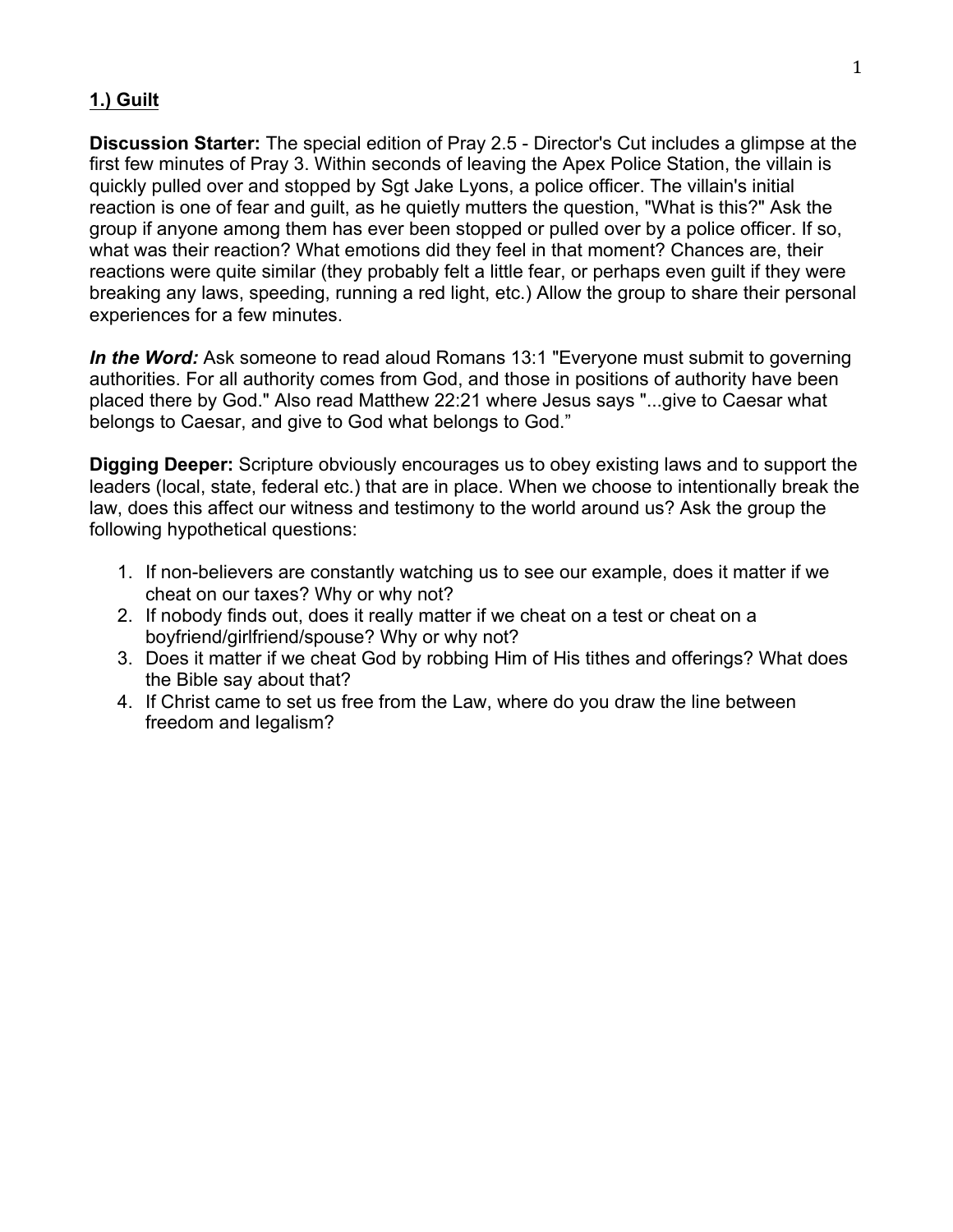### **2.) Prayer**

**Discussion Starter:** Ask this simple question: "The title of the movie is Pray. So what exactly is Prayer?" (Let the group share their responses. Most people will instinctively answer that prayer is "talking to God". This answer, however, implies a monologue in which the person talks, and God just listens. Perhaps a better definition is that prayer is "Talking with God" as this implies a dialogue in which the person not only talks with God, but actually listens. Listening to the "still, small, Voice" of the Lord is an important part of prayer.)

*In the Word***:** Ask someone to read aloud Philippians 4:6-7 "Do not be anxious about anything, but in everything, by prayer and petition, with thanksgiving, present your requests to God. And the peace of God, which transcends all understanding, will guard your hearts and your minds in Christ Jesus." Optional additional verses: Ephesians 6:10-18. Putting on the "full armor of God" certainly includes prayer. "...by prayer and supplication...". We prepare ourselves for the battles of the day by putting on our whole armor, much of which is accomplished through prayer.

**Digging Deeper:** It's easy to panic when you find yourself in a difficult or traumatic situation. In the movie, Madison finds herself facing several intense and scary situations. On two separate occasions, we notice that she prays for God's help, and on both occasions, we see the Lord answer her cries for help. (In the mall while looking for an open door to escape, and also while trying to start her car in the mall parking lot.) Ask the group: "Can anyone share an instance where they saw God answer a specific prayer?" (Could be healing from an illness, avoiding a major car accident, a family member finally accepting Christ, or perhaps just passing a test or getting an encouraging phone call just when you needed it etc.) Depending on time and length of the responses, you can follow-up by asking: "How did that bolster or increase your faith in God?" (It demonstrated that we can rely on Him, and that He will "never leave us nor forsake us.")

#### **3.) Miracles**

**Discussion Starter:** The movie opened with the definition of the word "Miracle". Have you (or someone you've known) ever witnessed or experienced an actual "Miracle"? Encourage them to share their story. After enough responses have been shared, ask them, "Can anyone remember the Bible Verse that was displayed at the end of the movie?" (see below)

*In the Word***:** Ask someone to read aloud Matthew 19:26. "Jesus looked at them and said, "With man this is impossible, but with God all things are possible." NIV

**Digging Deeper:** Some people believe that miracles happen everyday, everywhere, all the time. Others believe that true miracles are very rare, and happen only in extreme circumstances to bring God glory. In the Bible, we read that Jesus performed many miracles. Do you believe that God still performs miracles today? Why or why not?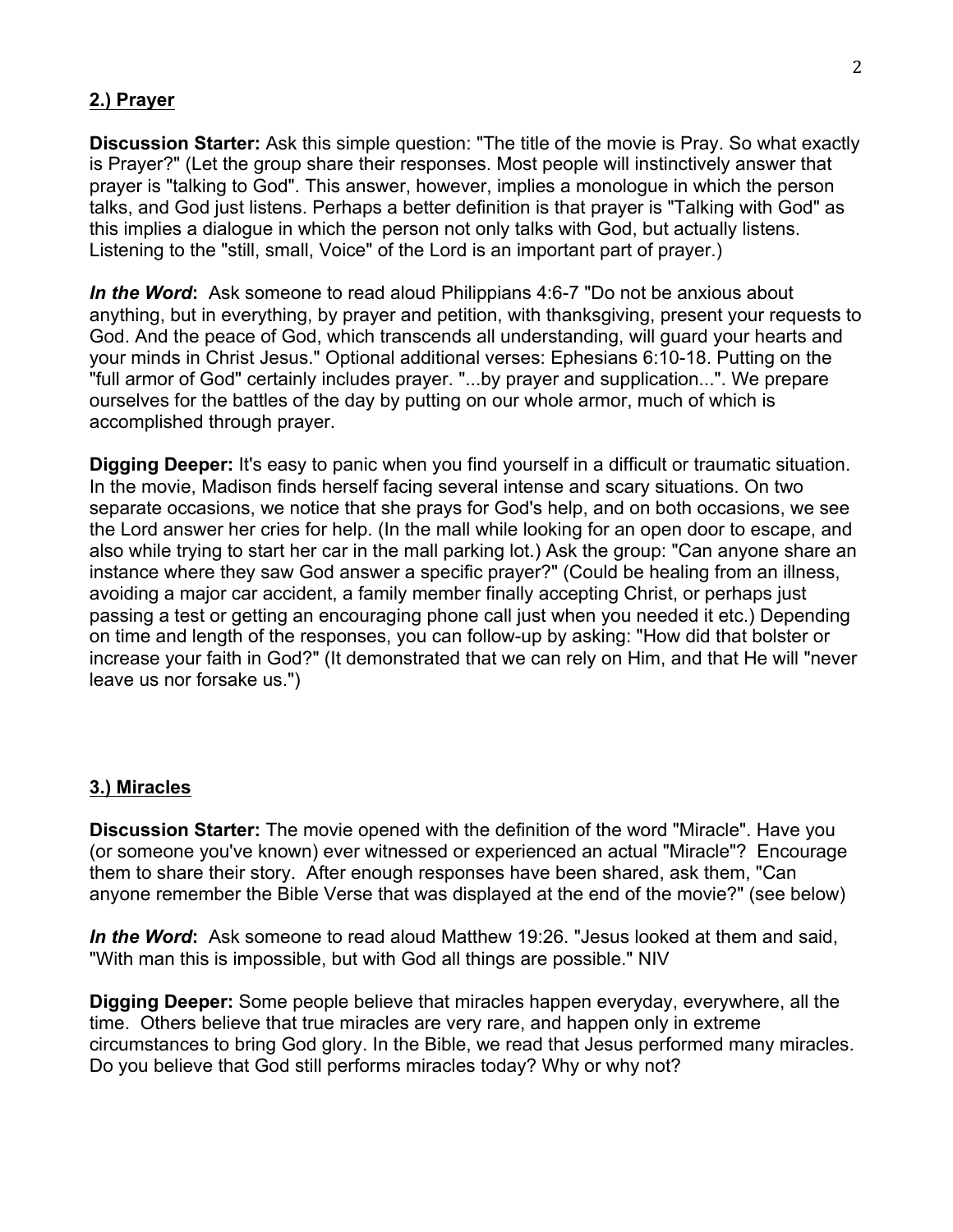### **4.) Of this World or In it?**

**Discussion Starter:** In the movie, the final climactic chase scene takes place at a Shopping Mall. We hear the words "Worldly" and "Materialistic" used a lot in today's culture. Can someone help define what either of those words mean? (Description or characteristic of someone who embraces or focuses on things of this world, its pleasures and interests rather than the spiritual things of God's Kingdom.)

In the Word: Ask someone to read aloud 1 John 2:15-17 "Do not love the world or the things in the world. If any one loves the world, love for the Father is not in him. For all that is in the world, the lust of the flesh and the lust of the eyes and the pride of life, is not of the Father but is of the world." James 4:4 "Don't you realize that friendship with the world makes you an enemy of God? I say it again: If you want to be a friend of the world, you make yourself an enemy of God."

**Digging Deeper:** In the movie, Madison goes to the Mall for a night of shopping. Although she is not necessarily being materialistic in this film, many young people do wrestle with this. What are some "worldly" things that can distract us from serving or following Christ? (money/pursuit of riches, things/possessions, job/career, boyfriend/girlfriend, hobbies or anything that consumes an unhealthy amount of our time & energy etc.)

## **5.) The Enemy**

**Discussion Starter:** What are some of the different names you've heard for "Satan" or "The Devil"? (Lucifer, the tempter, deceiver, the Accuser, serpent, prince of darkness, the beast, Abaddon, Apollyon, Beelzebub, etc.)

*In the Word:* Ask someone to read aloud 1st Peter 5:8. "Be self-controlled and alert. Your enemy the devil prowls around like a roaring lion looking for someone to devour." NIV

**Digging Deeper:** In this movie, how does the Villain mimic the devil in the way he behaves? (Wants to do us harm, pursues us our whole life attempting to snare us in his various traps, tries to make us believe we are alone, wears a mask to hide his true identity, etc.)

#### **6.) Beauty… in God's eyes**

**Discussion Starter:** In the scene with Madison and her boyfriend at the restaurant, Madison is refusing to eat because she wants to lose weight. Often times Hollywood poorly represents what a "healthy" body type would be, leaving young women to believe that a super-skinny size is the only way to be beautiful. What do you think is beautiful?

*In the Word:* Have someone read Jeremiah 1:5 "Before I formed you in the womb, I knew you..." and Psalm 139:13-14 "For You created my inmost being; You knit me together in my mother's womb. I praise You because I am fearfully and wonderfully made..." Throughout the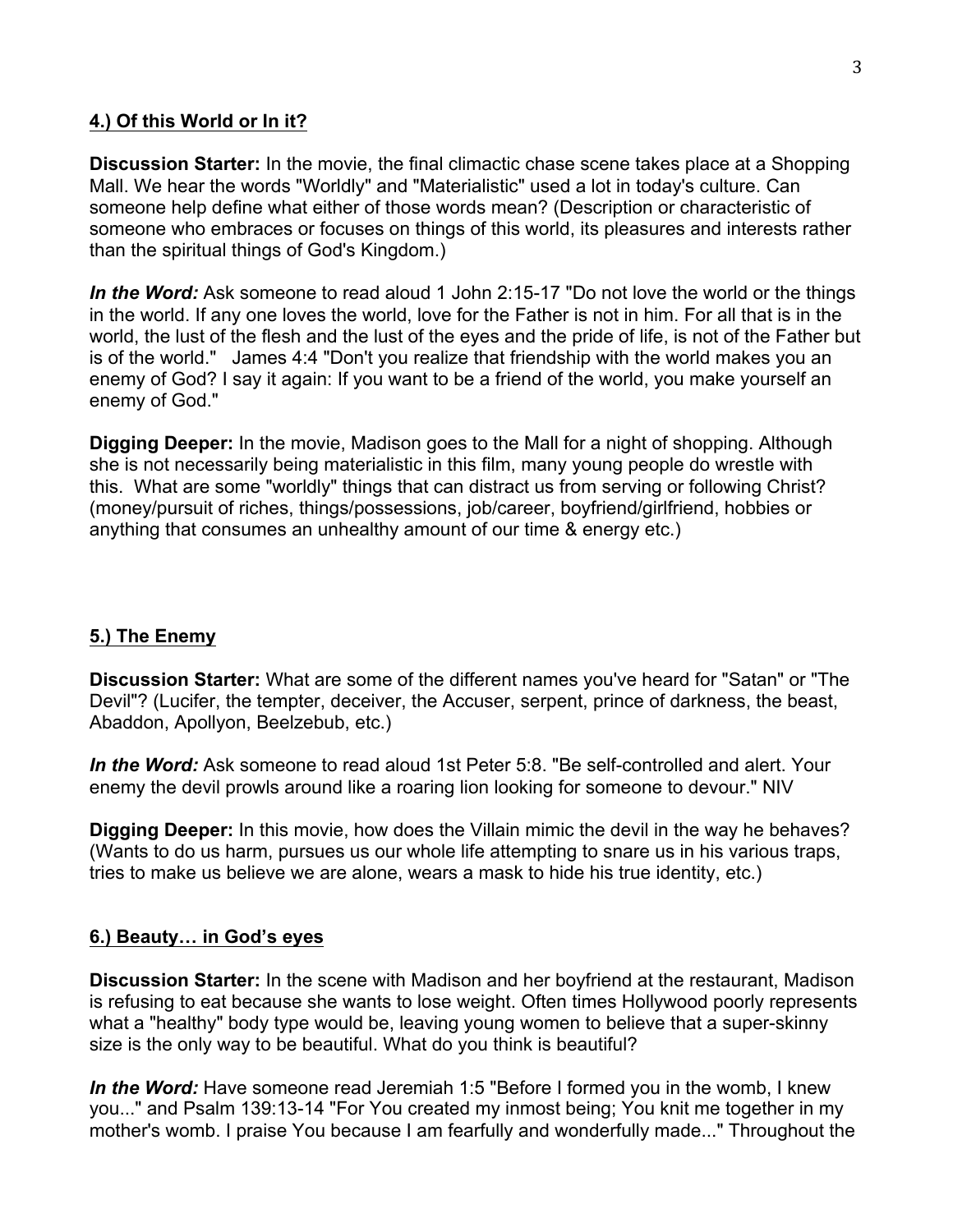Bible, God tells us in His word that He created us. Even before we were born God had in mind who we would be. This includes everything from our talents and abilities, likes and dislikes, to our physical appearance. If we say that we are unhappy with ourselves, is that the same as basically telling God that He didn't do a very good job creating us? (see next verses)

**Digging Deeper:** Have someone read Romans 9:19-21. "But who are you, O man, to talk back to God? Shall what is formed say to Him who formed it, 'Why did you make me like this?' Does not the potter have the right to make out of the same lump of clay some pottery for noble purposes and some for common use?" Why do you think God created you? What are your gifts/talents? Do you thank God for giving these to you? What do you believe is a healthy lifestyle and healthy appearance? Does our culture think that beauty can come in all shapes and sizes? More importantly, how do you think God feels about this?

## 7.) **True Love Waits**

**Discussion Starter:** There is a scene in the hotel hallway where Madison's friend, Robert, says he likes her ring. Madison replies "Thanks! True love waits, baby." How do you define "true love"?

*In the Word:* Read 1 Cor.6:12-20. In our society today there seems to be an attitude of "everyone is doing it". In mainstream movies and TV shows we see people living together and having sex, sometimes even with multiple partners. However, we rarely see the consequences of these actions. The Bible is very clear about God's standard for purity, and that is that sex outside of marriage is not His will. Period. God expects us to have the selfcontrol it takes to be able to wait until marriage. Sex was created to be a beautiful, intimate time for a man and woman in a marriage relationship. Anything outside of this distorts what God had in mind, and can bring serious consequences to the participants.

**Digging Deeper:** What are some consequences of ignoring God's standards and having premarital sex? (disease, pregnancy, guilt, problems for future relationships, low self-image, low standards). God loves us so much that He wants us to be blessed with healthy relationships and He wants to protect us from pain and regret. He knows that the consequences of disobedience can cause all kinds of problems, the least of these, are stress and excess "drama" in your life. Read the following questions to the group and have them answer True or False.

- 1. Committing to sexual purity before God honors Him and empowers myself to be in control of my own body. *(True)*
- 2. Surrounding myself with like-minded friends who have also committed to purity can help me stick to my commitment. *(True)*
- 3. God's Word says that sex outside of marriage is fine as long as I'm really in love. *(False)*
- 4. I believe that my future spouse is worth waiting for. *(True)*
- 5. It's wise to begin praying today for the sexual purity of the spouse God has already picked out for me. *(Hopefully True)*
- 6. Talking openly to a potential boyfriend/girlfriend before seriously dating will help lessen the pressure and stress of possible expectations in this area of my relationship. *(True)*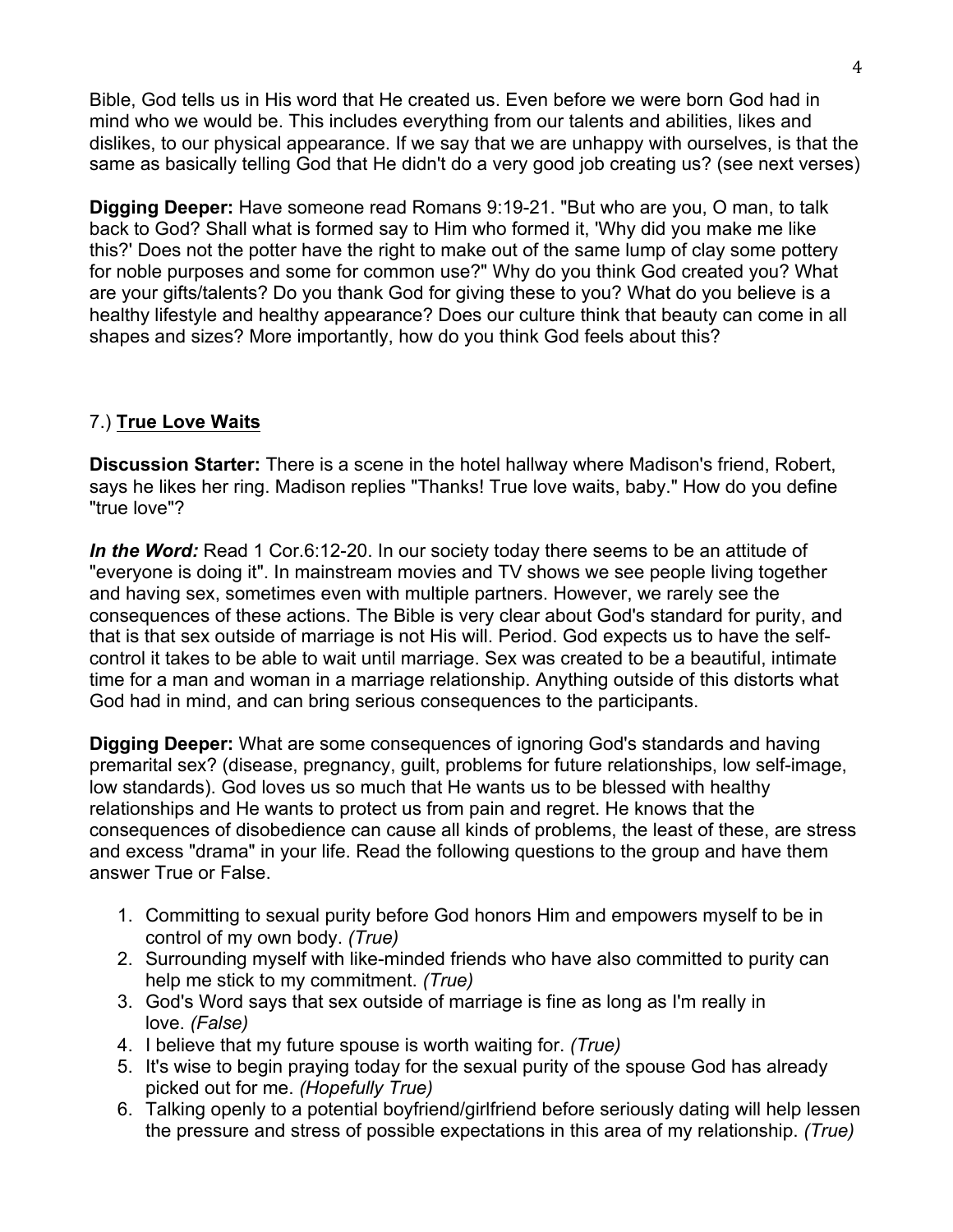#### **8.) Kidnapped**

**Discussion Starter:** *Pray 2* begins with Laurie's kidnapping. In her fear, she turns to prayer. What causes *you* to pray? Do you wait for something bad to happen or do you pray throughout your day?

*In the Word:* 1 Thessalonians 5:16-18 shares these words on prayer:

*Be joyful always; pray continually; give thanks in all circumstances, for this is God's will for you in Christ Jesus.*

The apostle Paul explains that prayer is more than words we say with our heads bowed. Prayer is *talking with God*. We are encouraged to pray in ongoing conversation with God throughout the moments of our day, regardless of our circumstances.

**Digging Deeper:** Over the next week, take five minutes at the end of each day to write (or type) your thoughts to answer "How I Prayed Today." List all of the times and ways you can remember talking with God. If you don't like your list, improve the next day and track your progress. You'll be surprised how monitoring your prayer life for seven days will change how you pray.

#### **9.) The Campout**

**Discussion Starter:** The teenagers of *Pray 2.5* enter the film on their way to their fall camping trip. The campers are excited about the time together and look forward to this annual tradition. Why is an event like a camping trip so much fun? What is it about spending time with friends that we enjoy?

*In the Word:* The first people to follow Jesus regularly gathered together. We are told, *"They broke bread in their homes and ate together with glad and sincere hearts, praising God and enjoying the favor of all the people"* (Acts 2:46-47). They shared meals, friendship, and opportunities to talk about their faith with others who shared their values.

Likewise, we are encouraged when we invest time with friends who share our faith. We enjoy the community, the fun, and the common faith we share in Christ.

**Digging Deeper:** Choose a time to spend together with some of your Christian friends in the next couple of weeks. Whether a camping trip like in *Pray 2.5* or simply a night together at a friend's house, schedule an opportunity for fun with friends who share your faith.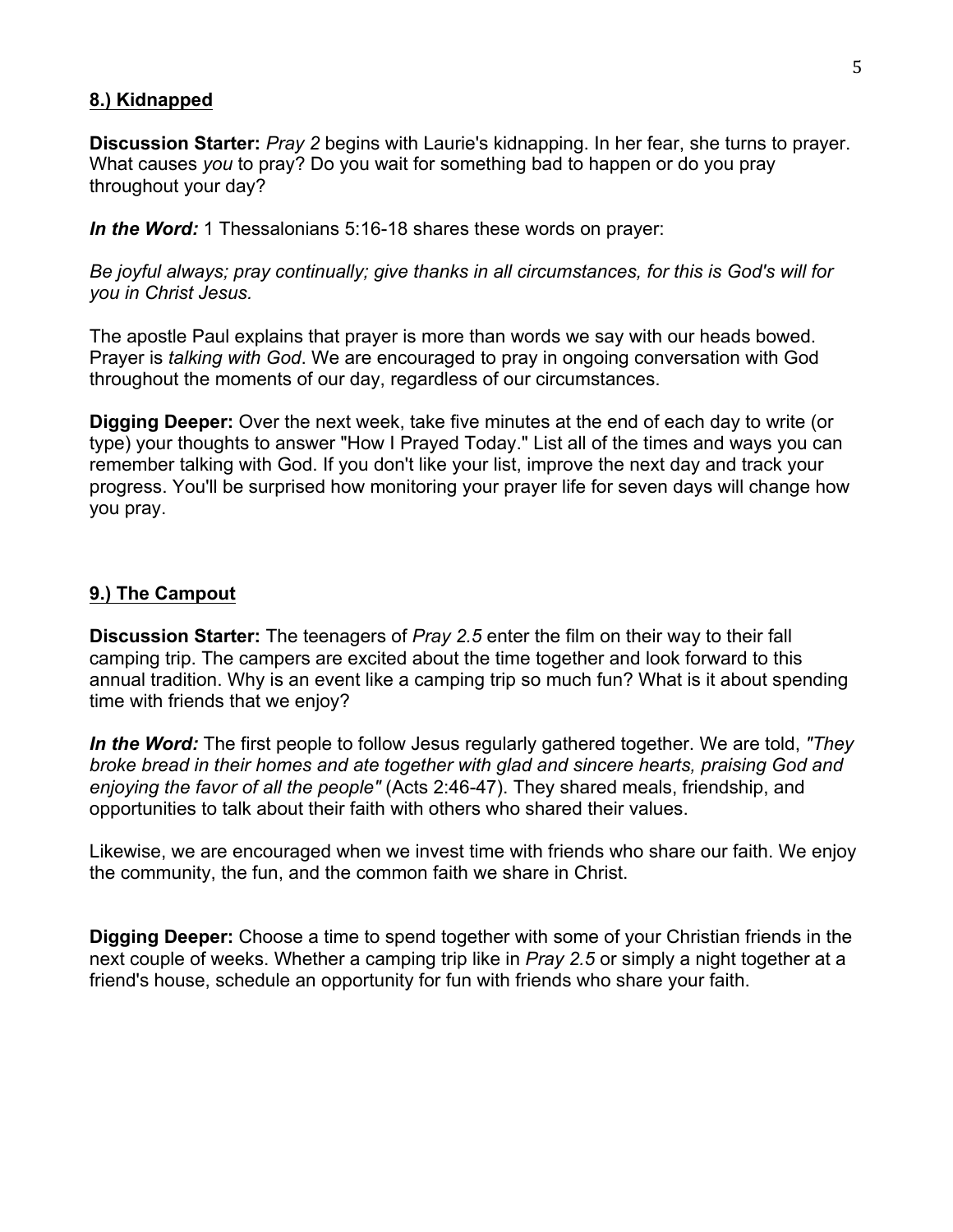#### **10.) The Shape of Fear**

**Discussion Starter:** On Emily's talk show, Emily interviews Laurie regarding her kidnapping. She asks, "How can you say God took care of you?" Her question reveals the common concern many of us have when we question, "Where is God when bad things happen?" How would you answer this question?

*In the Word:* The Bible promises that those who trust in Christ will spend eternity in heaven. However, the Bible never promises heaven on earth. Instead, we are told:

"*Dear friends, do not be surprised at the painful trial you are suffering, as though something strange were happening to you. But rejoice that you participate in the sufferings of Christ, so that you may be overjoyed when his glory is revealed"* (1 Peter 4:11-13).

In Peter's situation, some people who followed Jesus were being mistreated because of their faith. Peter's advice was not to question that God allowed suffering, but to rejoice that they shared in suffering just as Jesus did.

This does not minimize our pain, but indicates that *pain is not without purpose*. Some of our greatest impact in life is due to how we respond during times of trouble. In Laurie's case, she used her pain as an opportunity to speak about the love of Christ and shared proceeds from her book to help support her church.

**Digging Deeper:** Share a problem area you are facing right now in your life. How could this problem cause you to depend on God and communicate his love? Encourage one another in your group and pray for one another for strength to endure your present difficulty in a way that honors God and helps others in the process.

#### **11.) The Word**

**Discussion Starter:** During the campout, the students of *Pray 2.5* spend time studying the Bible together. Is it important to read God's Word? Why or why not?

*In the Word:* The longest chapter of the Bible, Psalm 119, focuses on the value of understanding God's truth. In it, the songwriter reveals, *"I have hidden your word in my heart that I might not sin against you"* (verse 11).

In addition, God's Word is often called perfect. Why? 2 Timothy 3:16 shares that truth from God is literally "God-breathed." It is an extension of a perfect God designed to help us choose what is right and live a life of purpose.

Many people wish they could ask God their tough questions about life. Yet the Bible already provides God's answers to many of the key issues of life. When we read it, we hear God's view on the issues of life and grow deeper in our spiritual journey.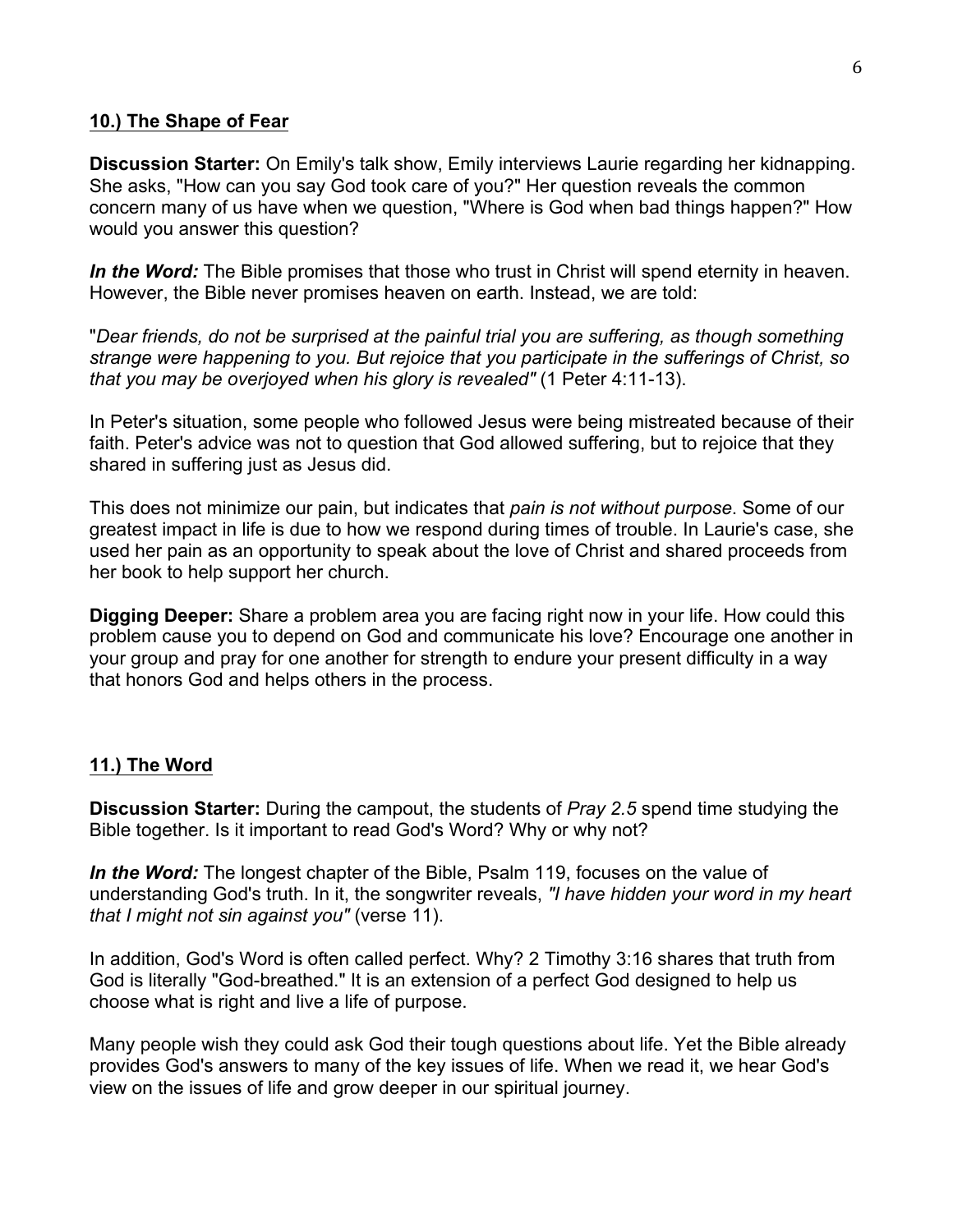**Digging Deeper:** Discuss or write down "Three questions I would like to ask God." Over the next week, see what answers you can find in the Bible to the three questions you selected. You may be surprised how much God has already said in response to your questions.

### **[NOTE: To find the related verses to your questions, use the concordance in the back of a Bible or search for keywords online atwww.biblegateway.com.]**

# **12.) "I Love You"**

**Discussion Starter:** After Laurie's interview, her daughter leaves with Laurie's parents. As Laurie says goodbye, she remembers to tell her daughter, "I love you." Do you regularly tell your family members or close friends that you love them? Why or why not?

*In the Word:* The night before Jesus was crucified, he shared a final meal with his closest friends. During this time, he shared, *"A new command I give you: Love one another. As I have loved you, so you must love one another. By this all men will know that you are my disciples, if you love one another"* (John 13:34-35).

Interestingly, Jesus did not command them to love other people in these verses. He instructed them to love *one another*. Why? Because when a group of people really loves each other, it causes others to want to join them.

**Digging Deeper:** On a scale of 1 to 10, how well do you and your friends show love to one another through your words and actions? Do you find yourself using too much sarcasm or neglecting to show encouragement toward one another?

Take a few moments in your group to have each person to receive encouraging words from the others in your group (as time allows). [For example, when it is Jake's turn, each person says one thing they really appreciate about him and why he is important to them.] You may be very surprised at how powerful this exercise works.

## **13.) Church**

**Discussion Starter:** Around the campfire, Pastor Dave asks one of his students, "So, I haven't seen you around church much lately. What's up?"

Dave then shares his story of how he was reminded of the importance of church involvement. How did his story of the coal removed from the fire influence the student listening to the story? How did it impact you?

*In the Word:* Hebrews 10:25 shares to, *"...not give up meeting together, as some are in the habit of doing, but let us encourage one another - and all the more as you see the Day approaching."*

God realizes that a commitment to regular worship with others is not easy. However, he encourages us to continue gathering together to help one another in our faith. Together, we